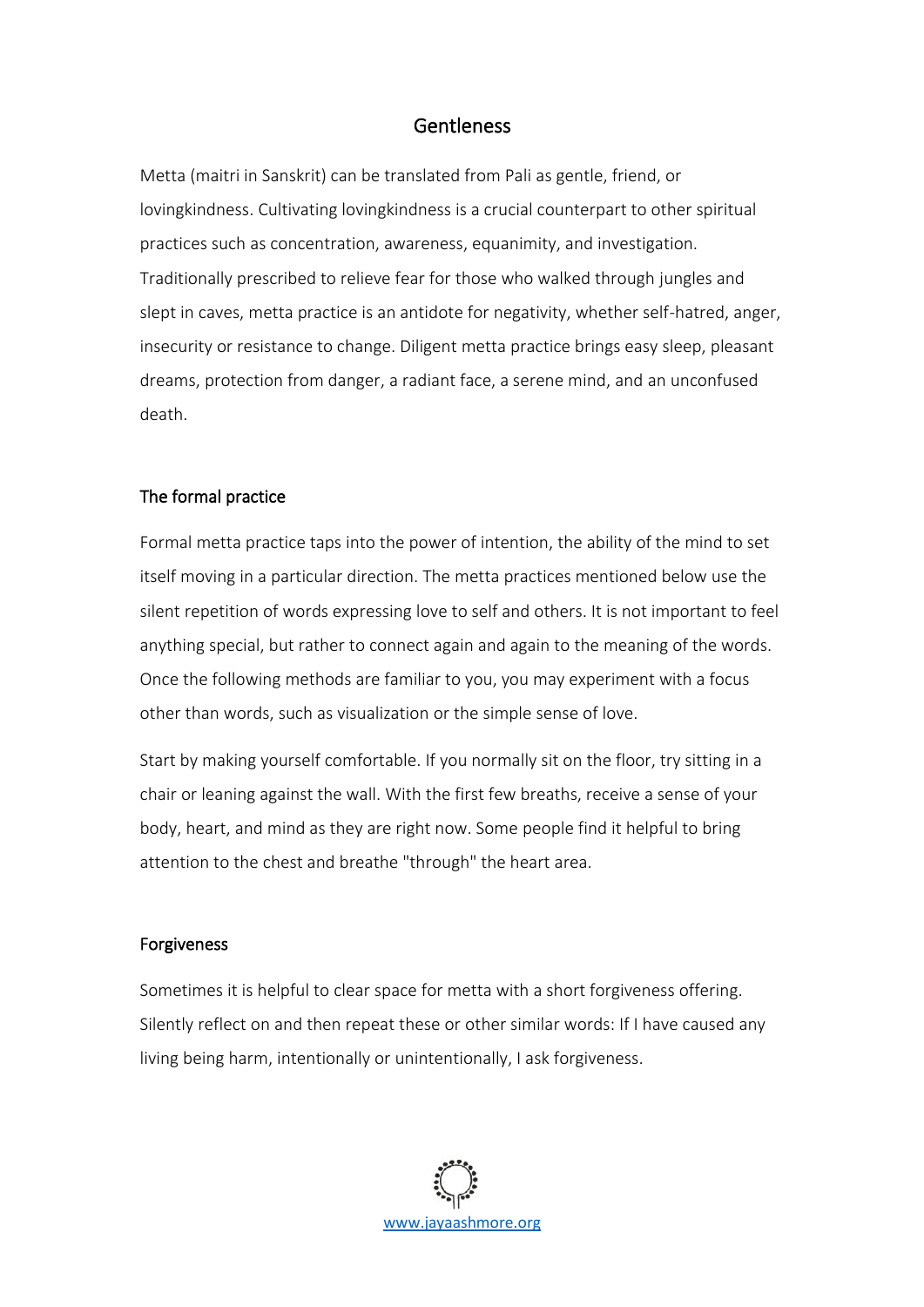If any living being has caused me harm, intentionally or unintentionally, I offer forgiveness. (Some people feel more comfortable saying, "I offer peace.") If I have caused myself harm, intentionally or unintentionally, I forgive myself.

## Loving oneself

The traditional ways to cultivate metta start with oneself. The Buddha said, "You can search throughout the entire universe for someone who is more deserving of your love and affection than you are yourself, and that person is not to be found anywhere. You yourself, as much as anybody in the entire universe, deserve your love and affection."

To begin the metta practice, dig deeply to find your deepest wishes. Take your time to find your own words in your own language to express two or three or four of these deep wishes. Some of the traditional phrases are: "May I be safe. May I be free from suffering. May I be happy." You can also use single words such as "peace," "love," or "liberation."

Connecting to the meaning, repeat the words slowly, perhaps in rhythm with your breath, for at least 5-10 minutes. Feel as if you have all the time in the world. Once you find the right words, remain with the same words throughout the meditation.

Note that at times it might be helpful to focus lovingkindness on oneself throughout the entire meditation period. However, for some people, it is easier to offer selfacceptance rather than love: "May I accept myself completely. May I accept that I am okay as I am." Or visualize someone who has helped you, but with whom you don't feel tension, and imagine that person sending lovingkindness to you.

### Three ways to expand the focus

After focusing metta on yourself, you can continue with one of three formats.

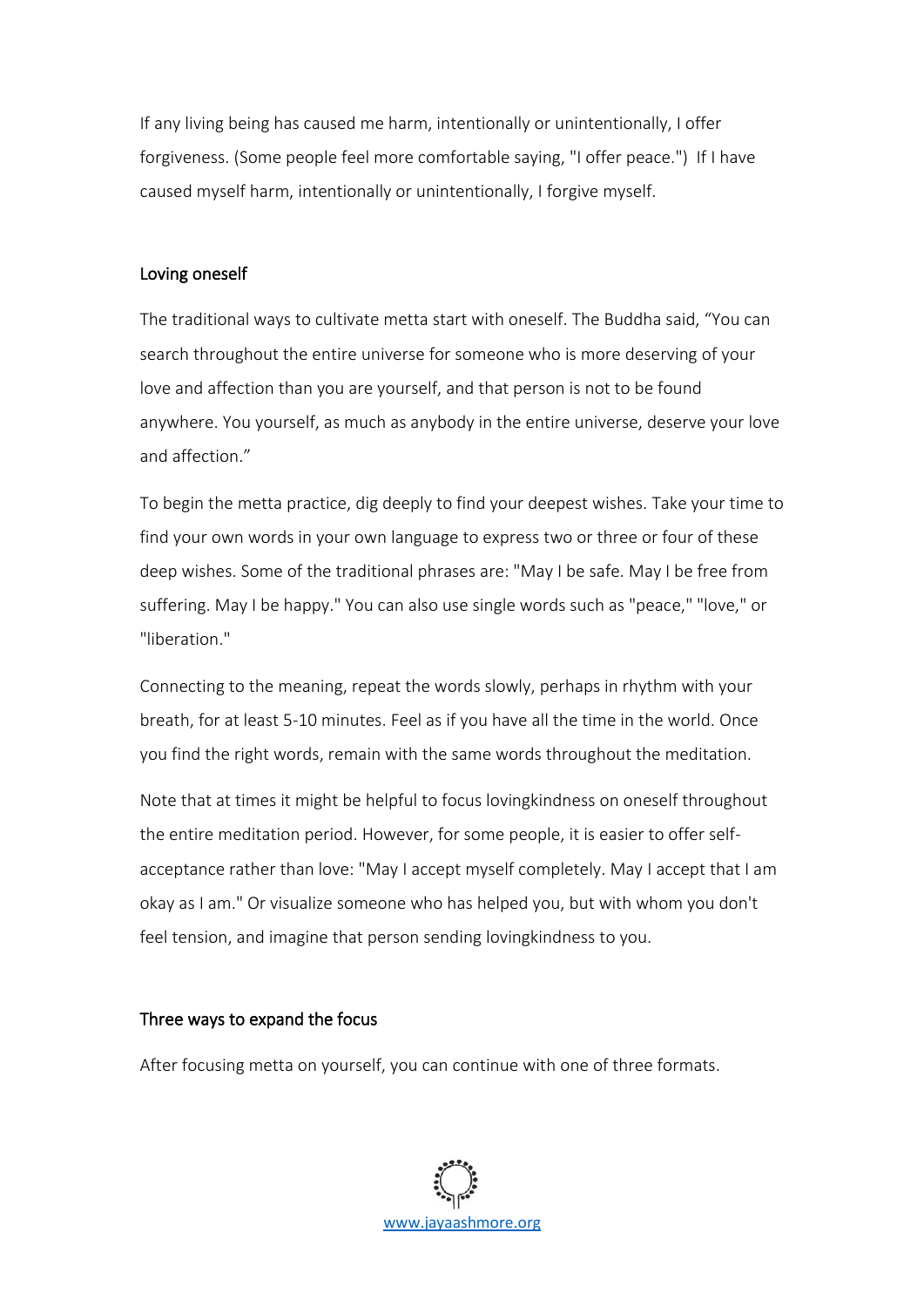### 1. Expanding circles

Feel the life in the space just around and including you. Direct the wishes you had for yourself towards these living beings. Mosquitoes, pigeons, trees, human beings, ants, and you. Visualize and/or get a sense of the whole space or of individuals in the space one at a time. For several minutes or more, offer lovingkindness to all the beings in the hall, room, garden, or landscape. For example: "Just as I wish to be liberated, may all beings in this hall be liberated." "May all beings in this hall be happy." Or: "May we all be liberated...." After several minutes, again expand your sense of the moment to include a broader area, offering lovingkindness to the surrounding ashram or neighborhood or ecosystem. Then expand your awareness periodically to embrace the town, the state or province, the country, the planet and the universe. If you prefer, instead of referring to political boundaries such as states and countries, visualize natural "boundaries"--the forest, the river system, the mountain range, the plains, and then the continent or island you happen to be sitting on.

### 2. In each direction

A second way to practice metta is mentioned frequently in the ancient texts. Once you have spent some time directing lovingkindness towards yourself, you can send it out to all beings in each of the directions one by one: north, south, east, west, above, and below. Visualize and/or get a sense of all beings to the north receiving your friendship as you repeat, "May all beings to the north, be liberated." Lastly, allow the loving intention to spread out in all directions.

### 3. Individuals

A third way to practice metta is to focus on specific individuals, as usual starting with yourself. The second person to send metta to is called the benefactor, someone who has helped you, and whom you love and respect--preferably someone who is presently alive, and with whom you are not sexually involved. It may be a facilitator,